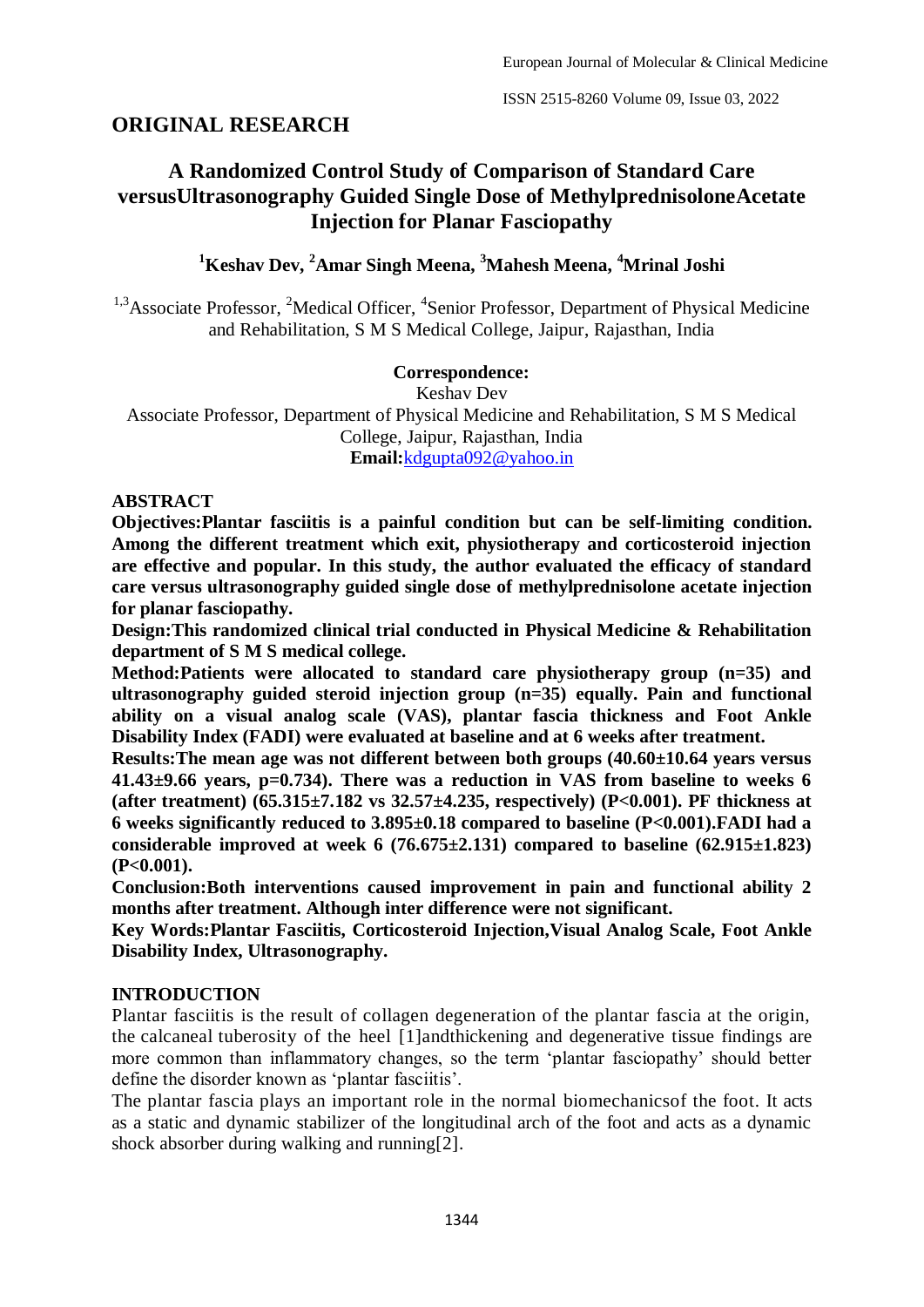Chronic plantar fasciopathy is a painful degenerative condition typically with a focal point of tenderness at the medial plantar heel and medial longitudinal arch of the foot[3].It is characterized by progressive pain with weight bearing, especially in the morning when taking the first few steps after getting out of bed, after prolonged sitting, or at the beginning of workout. Once the patient starts walking, the pain tends to recede [4].

The etiologies of the plantar fasciitis remains unknown[2]and the risk factors include biomechanical factors (e.g. excessive pronation, reduced ankle dorsiflexion), improper footwear, obesity, and extensive standing, walking, and running.

Plantar fasciopathy (PF) is a critical public health problem issue; it is estimated to affect 15 % of all adults during their lifetime, 83% of whom are 25 to 65 year old, with the highest prevalence at age 40 to 60 years. Females present with the plantar heel slightly more commonly than males[5].

Plantar fasciitis is a clinical diagnosis; Patients have local point tenderness along the antero-medial of the calcaneum. Plantar facia pain is especially evident upon the dorsiflexion of the patient's pedal phalanges, which further stretches the plantar fascia. Lateral radiograph of the ankle should be the first imaging study for assessment of heel spur, thickness of plantar fascia, and the quality of fat pad. Normal thickness of the plantar fascia when measured in ultrasound varies in range (mean 2–3 mm). People with chronic heel pain are likely to have a thickened plantar fascia with associated fluid collection, and that thickness values >4.0 mm are diagnostic of plantar fasciitis[6].The hypoechoic change in the fascia was another sonographic finding for plantar fasciitis[7].

Ultrasound-guided injection provides a well-tolerated, dynamic and precise location of injection. Thus, it is considered more effective than palpation guided injection [8].Many treatment options exist, including rest, electrotherapy agents, stretching, strengthening, manual therapy, proper footwear, arch supportsorthotics, anti-inflammatory drugs, steroid injections, and surgery [9]. Advanced or invasive techniques may be tried e.g. [extracorporeal shock wave therapy,](https://www.physio-pedia.com/Extracorporeal_shockwave_therapy_(ESWT)) botulinum toxin A, autologous platelet-rich plasma, dextrose-prolotherapy, or steroid injections.

A recent systematic review provided strong evidence for the use of manual therapy procedures, consisting of joint and soft tissue mobilization, to treat deficits in lower extremity joint mobility and calf flexibility to decrease pain and improve function in individuals with PF[10]. That review also found strong evidence to support calf stretching and plantar fascia– specific stretching. Other studies have specifically demonstrated that ankle dorsiflexion and stretching of the plantar fascia improves pain, activity, and patient satisfaction[11-13].

The purpose of this study is to evaluate a low cost treatment options in plantar fasciopathy to reduce the burden of morbidity in society due to plantar fasciopathy and improve the productivity in the society.

## **METHOD**

### **STUDY DESIGN**

In this randomized control study, patients with plantar fasciitis seeking evaluation in the out patients door (OPD) of department of physical medicine and rehabilitation of Sawai man Singh hospital were recruited between July 2019 and September 2020. Patients were evaluated at baseline and follow up at week 6.

Patients of both genders between 18-65 years of age diagnosed with plantar fasciitis for last 3 months were included.

Plantar fasciitis was diagnosed based on the following criteria by an experienced physiatrist: 1) tenderness on direct palpation of the medial calcaneal tubercle or proximal plantar fascia,

2) complaint of heel pain in the morning or after sitting for a long time, 3) plantar fascia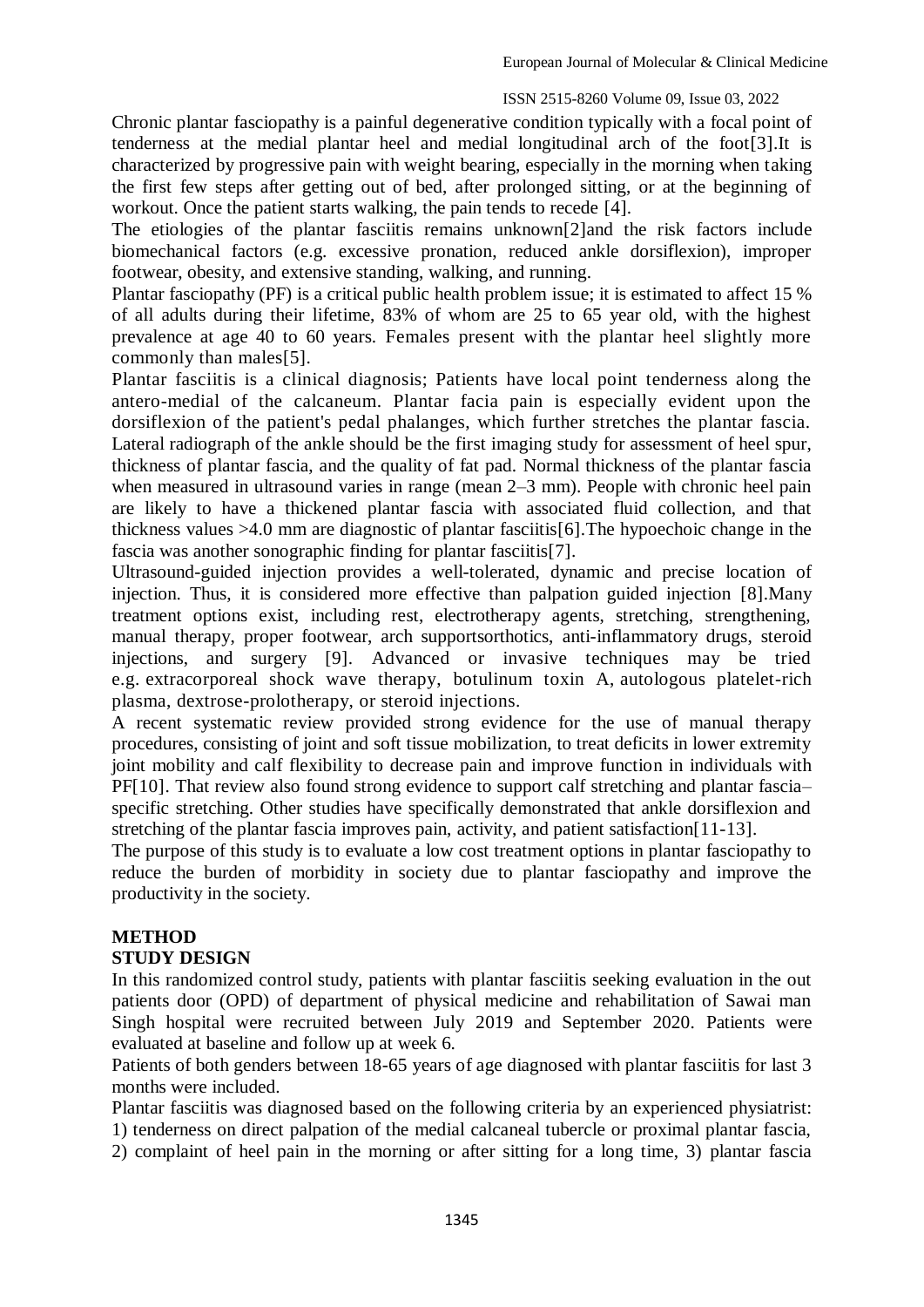thickness >4 mm on Ultrasonography, 4) patient report a minimum heel pain of 20 mm on a 100 mm visual analog scale (VAS).

Patients were excluded if: 1) they hadsystemic inflammatory disease, diabetes mellitus and previous surgery of foot, 2) patients who had received a corticosteroid injection for plantar heel pain within the previous six month,3) a known case of hypersensitivity to lignocaine hydrochloride,4) patients have current skin or soft tissue infection near the injection site.

Sample size was calculated at .80 study power and  $\alpha$  = 0.05 assuming Standard Deviation (SD) of 4 in Foot Ankle Disability Index (FADI) at 6 weeks. For the minimal detectable difference in mean FADI of 3 points.

28 patients in each group were required as a sample size, which further enhanced to 35 patients in each group as final sample size assuming 20% drop out/lost follow up/attrition.

### **INTERVENTIONS**

Each participant was randomly assigned to theGroup-A (standard care physiotherapy) or the Group-B (steroid injection group) using the random number generation functions in a commercially available software program.

Group A: The standard care includes Foot Orthoses and 9 physiotherapy-lead exercises performed daily over a 6-week period.

The exercise program includes one physiatrist consultation with a therapist at the beginning of the study to review workplace conditions, discuss relevant clinical history, and overview the exercise program. Detailed instruction for each exercise was given and participants need to demonstrate mastery (confirmed by physiatrist) of at least the preliminary technique before involvement in the study.(Figures 1)



**Figure 1: Illustration of the 9 exercise components included. 1. Achilles tendon and planter fascia stretching. 2. Balance walking. 3. Forefoot extension exercise. 4. Calf**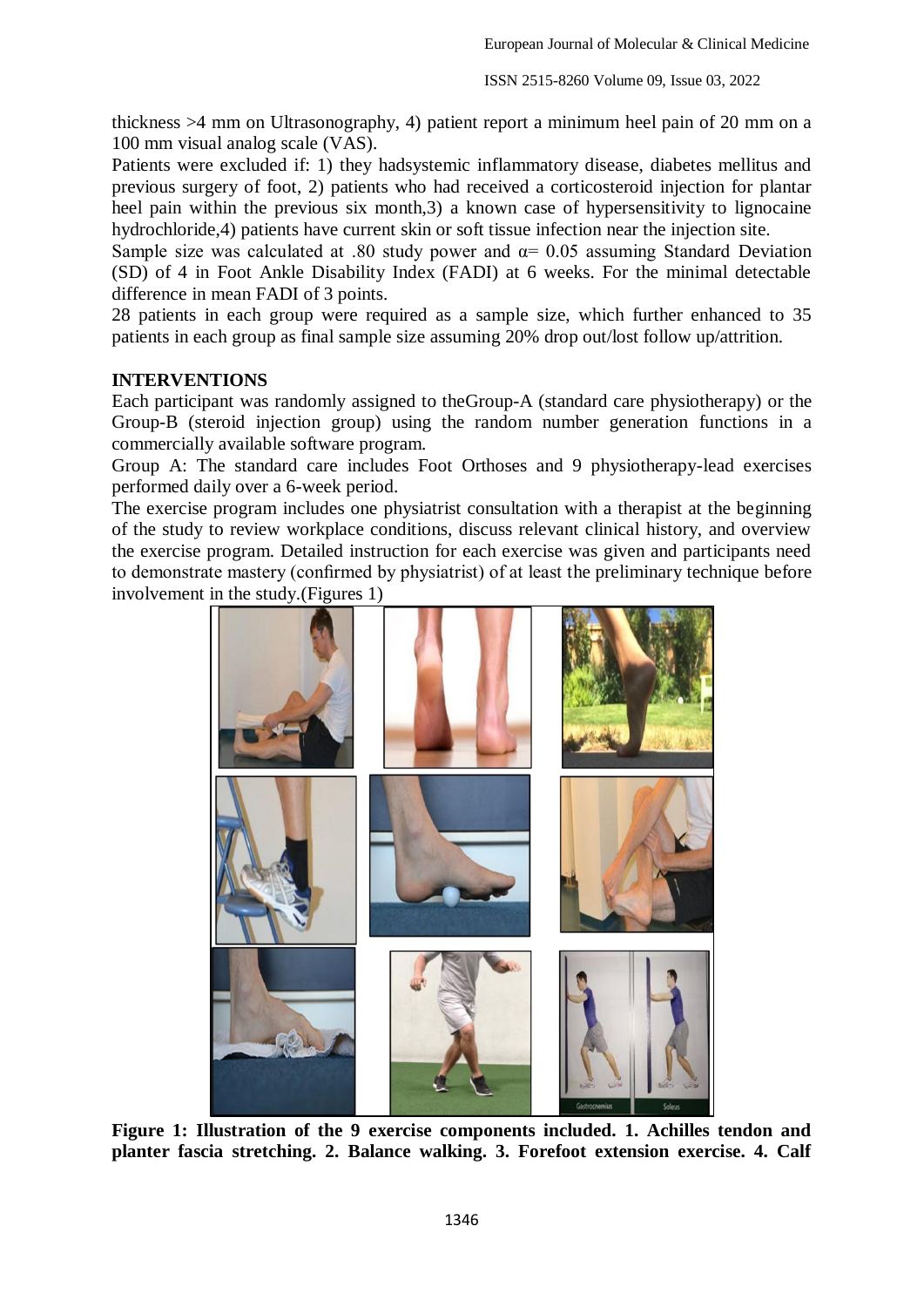## **stretching on step. 5. Toe extension. 6. Plantar fascia stretching. 7. Towel pickup. 8. Gastrocnemius and soleus stretching. 9. Karaoke sidestepping.**

- 1. Achilles tendon and plantar fascia stretching: Sit on a hard surface with your injured leg stretched out in front of you. Loop a towel around the ball of your foot and pull the towel toward your body, stretching the calf muscle, hold this position for 30 seconds and repeat 5 times.
- 2. Balance walking: walking along a straight line on the ground, for 5 sets of 30 strides.
- 3. Forefoot extension exercise: participant stands feet shoulder width apart with 1 foot ahead of the other and then contracting only calf muscles of the back leg, lifts the heel of the back leg until the metatarsophalangeal joint of that foot is maximally extended for 5 sets of 15 repetitions.
- 4. Calf Stretch on a Step: Stand with uninvolved foot flat on a step. Place involved ball of foot on the edge of the step. Gently let heel lower on involved leg to feel a stretch in your calf and hold 30 seconds, repeat 5 times.
- 5. Toe Extension: Sit with involved leg crossed over uninvolved leg. Grasp toes with one hand and bend the toes and ankle upwards as far as possible to stretch the arch and calf muscle. With the other hand, perform deep massage along the arch of your foot and hold 15 seconds, repeat for 15 times.
- 6. Plantar fascia stretch: Sit down and rest the arch of your foot on a round object (e.g. a tin of beans), roll the arch in all directions for a 2 to 3minutes.
- 7. Towel pickup: Sit down with a towel on the floor in front of you, keeping your heel on the ground, pick up the towel by scrunching it between your toes and repeat 10–20 times as you improve, add a small weight such as a tin of beans to the towel.
- 8. Gastrocnemius and soleus stretching: while standing in a neutral position and the knee extended, the foot is placed on top of a ramp elevating the forefoot on the rear foot (talocrural dorsiflexion) and held for 3 sets of 30 seconds each. Next the foot is again placed on top of a phone book with the knee flexed approximately 15 to 20 degrees and held for 3 sets of 30 seconds each.
- 9. Karaoke sidestepping: lateral side step movement involving crossing 1 foot over the next for 5 sets of 15 cross-overs in each direction.

The Orthoses were made from a negative cast of the patient′s foot while the subtalar joint is in a neutral position. 3 mm polypropylene sheath will use for each orthosis. Orthosis was inserting in shoe and encourage patients not to change their regular shoe wear or activity level.

Group B: The injection group was received an ultrasound-guided Methylprednisolone Acetate injection followed by a daily routine of calf stretching. For the steroid injection procedure, using a  $3$ -cm<sup>3</sup> syringe with 22-guage 1.5<sup>"</sup> needle, 1 ml of 40mg Methylprednisolone Acetate mixed with 1 ml of 2% lignocaine was prepared. Before injection, the skin was sterilized with povidone iodine. The needle was inserted 2–3 cm antero-medial to the focal point of pain in the inferior heel near the calcaneal tuberosity and moved towards the tender area under Ultrasonography-guidance. Both feet of participants with bilateral plantar fasciopathy were injected during one appointment. We advised participants to avoid running and other high impact activities for the 2 weeks after the injection. (Figures 2,3,4)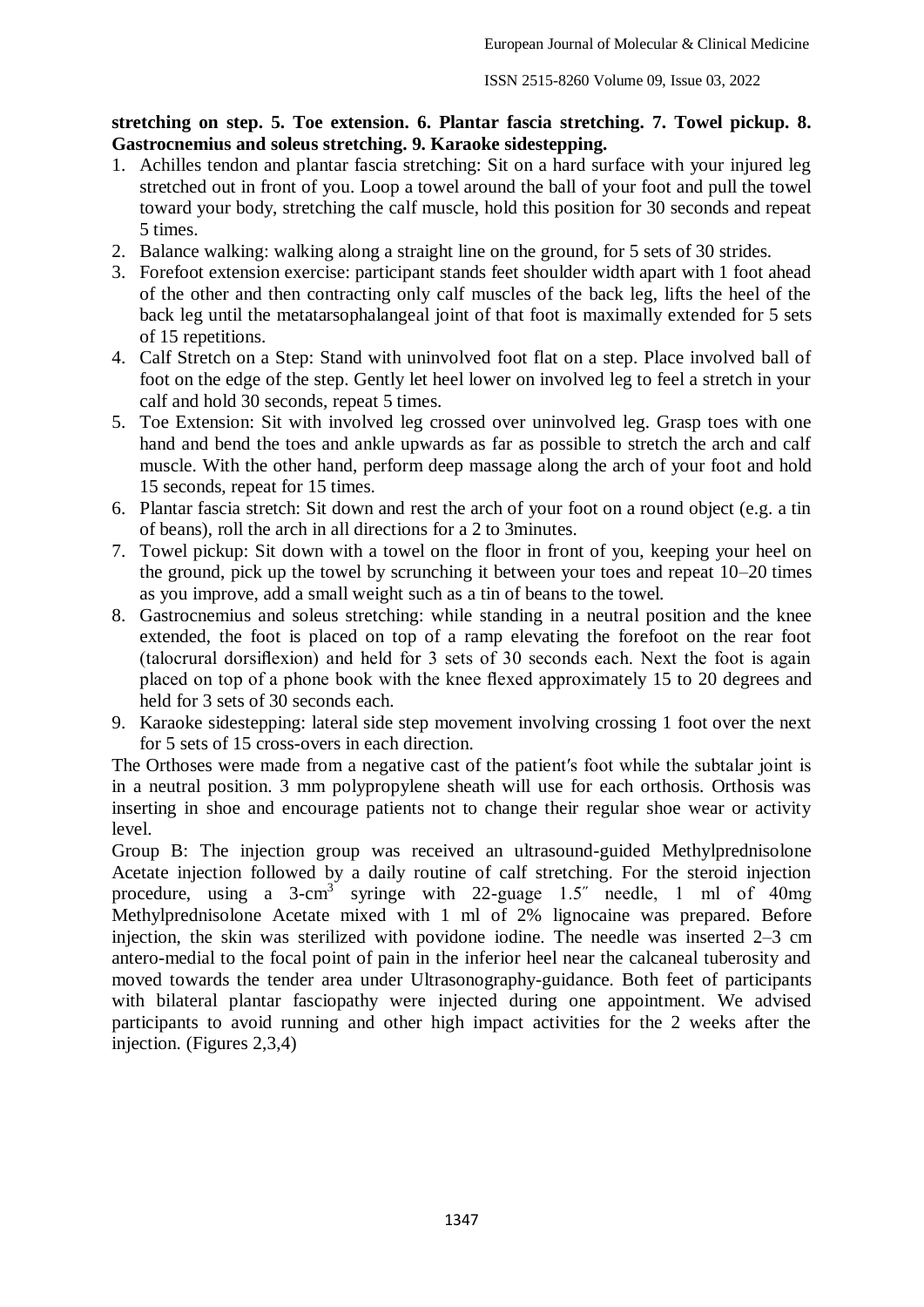

**Fig 2: Asymptomatic Plantar Fascia**



**Fig 3: Symptomatic Plantar Fascia**



**Fig 4: USG Guided Injection in Planter Fasciopathy**

## **OUTCOME MEASURES**

The Foot and Ankle Disability Index (FADI) consist of 26 self-reported items divided into two sub-categories (pain and activity). The pain sub-categories consist of four items and measures foot pain in different situations. The activity sub-category consist of 22 items and measures limitation performing in various functional activities due to foot problems. Each item is scored from 0 (unable to do) to 4 (no difficulty at all). The FADI has a total point value of 104 points. The FADI scored separately as percentages, with 100% representing no dysfunction.

Pain intensity was quantified using a 100-mm Visual Analog Scale (VAS). The simplest VAS is a straight horizontal line of fixed 100-mm length. Pain intensity was referred as 0-100, in which no pain  $(0-4 \text{ mm})$ , mild pain  $(5-44 \text{ mm})$ , moderate pain  $(45-74 \text{ mm})$ , and severe pain  $(75-100 \text{ mm})$ .<sup>11</sup> patients were asked to mark the place on the VAS scale that corresponded to their level of pain.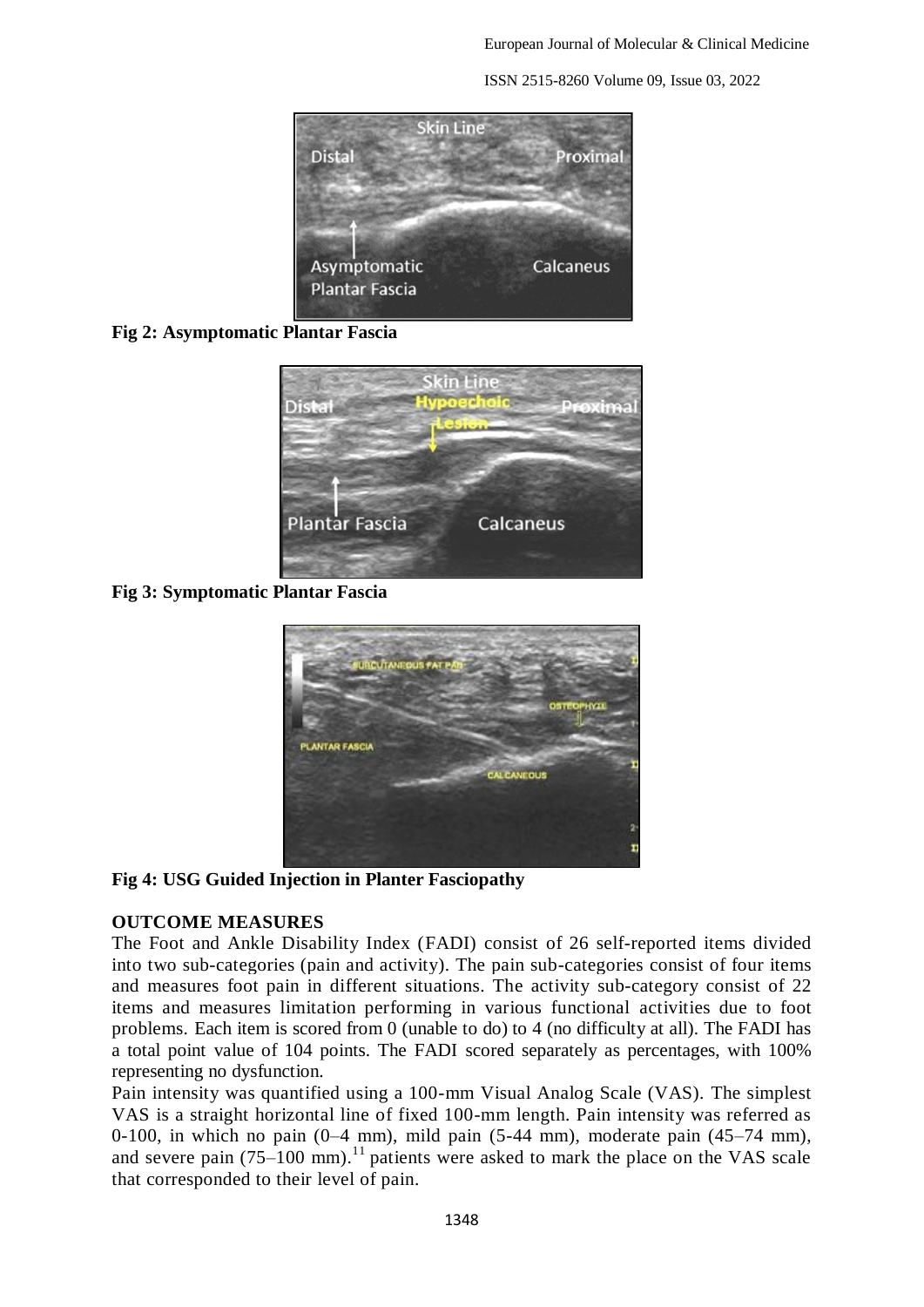Measurements of the plantar fascia thickness were taken using HIVISION Preirus ultrasound systems (Hitachi Ltd., Japan) with a linear 13 to 5 MHz transducer. The patient was asked to lie in a prone position with the bilateral lower limbs in full extension and both ankles at 90°. The probe of the ultrasound was placed on a line connecting the second toe and the midheel. The thickness of the plantar fascia was determined at its proximal end, close to the insertion point into the calcaneus, by longitudinal sonograms of the heel. Then, readings were also taken at the arch of the foot in the central metatarsal zone. Finally, the thickness of the plantar fascia was measured between the base of the first and second toes.

### **STATISTICAL ANALYSIS**

The Qualitative data was expressed in percentage and proportion and Quantitative data was expressed in mean  $\pm$  SD. Significance of difference in proportion was calculated by chisquare test/Fisher exact test and Significance of difference in mean  $\pm$  SD was calculated by student t test/Mann Whitney U. Paired t test was used for dependent quantitative data.

Statistical analysis was performed with the SPSS, trial version 20 for windows statistical software package (SPSS inn, Chicago, il, USA) and PRIMER. P-value < 0.05 was considered as statistically significant.

### **RESULTS**

Thirty-five patients treated in standard care group and 35 patients were treated with USG guided local corticosteroids injections. The injection group was comprised of eleven male (31.4%) and 24 female (68.6%). The standard care physiotherapy group was comprised of 18 male (51.4%) and 17 female (48.6%), (p=0.145). The mean age was not different between both groups  $(40.60\pm10.64$  years versus  $41.43\pm9.66$  years, p=0.734). In injection group, 37.14% patients were in the age group of 31-40 years while in standard care physiotherapy group 34.29% patients were in the age group of  $41-50$  years ( $p=1.000$ ). The mean of body mass index in both groups were  $27.20 \text{kg/m}^2$  (p=0.325). The mean of duration of symptoms in both groups were  $7.76$  months (P=0.195).

An anechoic area was seen in planter fascia USG of 20 patients in standard care group and 19 patients in injection group. There was no significance difference between groups regarding presence of anechoic area  $(p=0.41)$ . In addition, significant correlation between pain reduction and functional improvement with presence or absence of anechoic area was not achieved among patients of both groups  $(p=0.91, p=0.92,$  respectively).

Baseline demographic and clinical characteristics of patients are shown in table 1.

|  |  | Table 1: Baseline participants demographic and clinical characteristics |  |
|--|--|-------------------------------------------------------------------------|--|

| <b>Variable</b>                   | <b>SC Group</b>                              | Injection        | P            |  |  |  |
|-----------------------------------|----------------------------------------------|------------------|--------------|--|--|--|
|                                   | $(n=35)$                                     | Group $(n=35)$   | <b>Value</b> |  |  |  |
| <b>Sex</b>                        |                                              |                  |              |  |  |  |
| Male                              | 18 (51.4%)                                   | $11(31.4\%)$     | 0.145        |  |  |  |
| Female                            | $17(48.6\%)$                                 | 24(68.6%)        | 0.734        |  |  |  |
| Age (Mean)                        | $40 \pm 10.64$                               | $41.43 \pm 9.66$ | 0.734        |  |  |  |
| Age group                         |                                              |                  |              |  |  |  |
| $20-30$ yrs                       | 7(20%)                                       | 5(14.29%)        | 1.000*       |  |  |  |
| $31-40$ yrs                       | 10(28.57%)                                   | 13(37.14%)       |              |  |  |  |
| $41-50$ yrs                       | 12(34.29%)                                   | 11(31.43%)       |              |  |  |  |
| $51-60$ yrs                       | $6(17.14\%)$                                 | $6(17.14\%)$     |              |  |  |  |
| BMI(kg/m <sup>2</sup> )           | $26.83 \pm 3.16$                             | $27.57 \pm 3.10$ | 0.325        |  |  |  |
| <b>Duration</b> (month)           | $8.37 \pm 4.180$                             | $7.14 \pm 3.647$ | 0.195        |  |  |  |
| Anechoic area in USG (no. of pt.) | 20(57.10%)                                   | 19(54.30%)       | 0.410        |  |  |  |
|                                   | * Chi square= 0.768 with 3 degree of freedom |                  |              |  |  |  |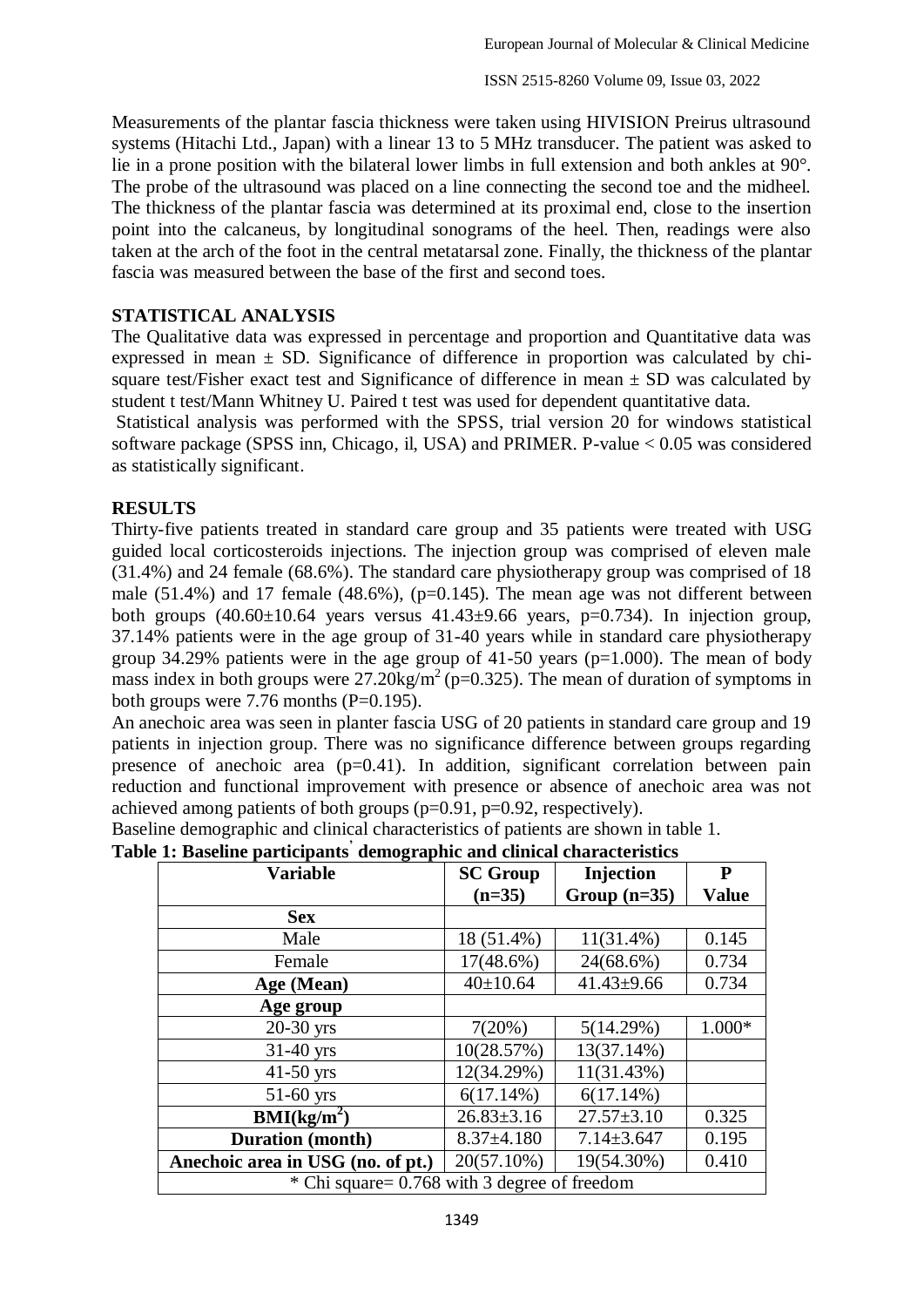A student t test/Mann Whitney U. Paired t test revealed that there was no significant difference between treatment groups with respect to the VAS, PF thickness and FADI at baseline and 6 weeks after treatment (P=0.503, P=0.142, P=0.056, respectively). Although injection group had a higher reduction in the VAS, PF thickness as well as the FADI, these changed were not significant statistically. (figures 5, 6, 7)



**Fig 5: Changes in the VAS over the course of the study period in each group.**



**Fig 6: Changes in the PF thickness over the course of the study period in each group.**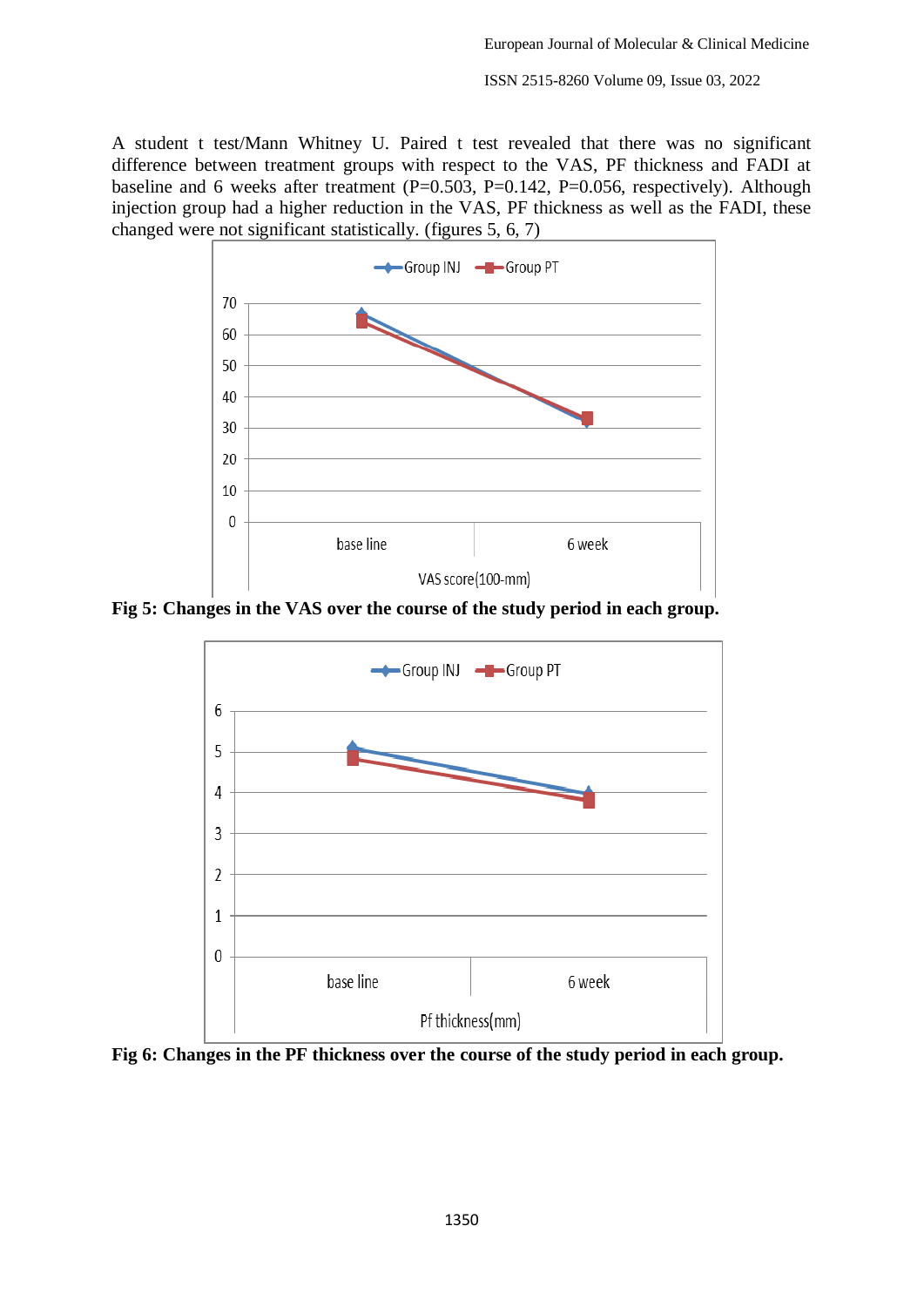

**Fig 7: Changes in the FADI score over the course of the study period in each group.**

Focusing on main effects determined that there was not a statistically significant difference within treatment groups with respect to the VAS, PF thickness and FADI (P=0.355, P=0.096, P=0.775, respectively) but all parameters had a continuous improvement in evaluation sessions (P<0.001, P<0.001, and P<0.001).

Post hoc tests using the bonferroni correction revealed that there was a reduction in VAS from baseline to weeks 6 (after treatment)  $(65.315 \pm 7.182 \text{ vs } 32.57 \pm 4.235, \text{ respectively})$ (P<0.001). PF thickness at weeks 6 significantly reduced to 3.895±0.18 compared to baseline  $(P<0.001)$ . FADI had a considerable improved at week 6 (76.675 $\pm$ 2.131) compared to baseline (62.915 $\pm$ 1.823) (P<0.001).

Changes in VAS, PF thickness and FADI at various study time points in standard care physiotherapy and injection groups are shown in Table 2.

|  |                  |  |  | Table 2: Changes of variables during the assessments points in standard care and |  |  |  |
|--|------------------|--|--|----------------------------------------------------------------------------------|--|--|--|
|  | injection groups |  |  |                                                                                  |  |  |  |

|                     | <b>Standard Care</b> | Injection          | <b>Total</b>       | <b>P</b> Value |  |  |  |  |  |  |
|---------------------|----------------------|--------------------|--------------------|----------------|--|--|--|--|--|--|
|                     | Group                | Group              |                    |                |  |  |  |  |  |  |
|                     |                      | VAS (100mm)        |                    |                |  |  |  |  |  |  |
| At baseline         | $64.14 \pm 10.036$   | $66.49 \pm 10.985$ | $65.315 \pm 7.182$ | $P=0.355$      |  |  |  |  |  |  |
| Week 6              | $33.11 \pm 6.755$    | $32.03 \pm 6.741$  | $32.57 + 4.235$    | $P=0.503$      |  |  |  |  |  |  |
| Pairwise comparison |                      |                    |                    |                |  |  |  |  |  |  |
| (Baseline * week 6) | P < 0.001            | P < 0.001          |                    |                |  |  |  |  |  |  |
| PF Thickness(mm)    |                      |                    |                    |                |  |  |  |  |  |  |
| At baseline         | $4.85 \pm 0.49$      | $5.09 \pm 0.68$    | $4.97 \pm 0.31$    | $P=0.096$      |  |  |  |  |  |  |
| Week 6              | $3.82 \pm 0.25$      | $3.97 \pm 0.35$    | $3.895 \pm 0.18$   | $P=0.142$      |  |  |  |  |  |  |
| Pairwise comparison |                      |                    |                    |                |  |  |  |  |  |  |
| (Baseline * week 6) | P < 0.001            | P<0.001            |                    |                |  |  |  |  |  |  |
| <b>FADI</b>         |                      |                    |                    |                |  |  |  |  |  |  |
| At baseline         | $63.29 \pm 3.847$    | $62.54 \pm 5.936$  | $62.915 \pm 1.823$ | $P=0.775$      |  |  |  |  |  |  |
| Week 6              | 74.49±3.737          | 78.86±5.694        | $76.675 \pm 2.131$ | $P=0.056$      |  |  |  |  |  |  |
| Pairwise comparison |                      |                    |                    |                |  |  |  |  |  |  |
| (Baseline * week 6) | P < 0.001            | P<0.001            |                    |                |  |  |  |  |  |  |

Patient satisfaction with both treatments was also evaluated. Patients believed that treatment was good and excellent in 19 standard care physiotherapy cases (54%) and 23 corticosteroid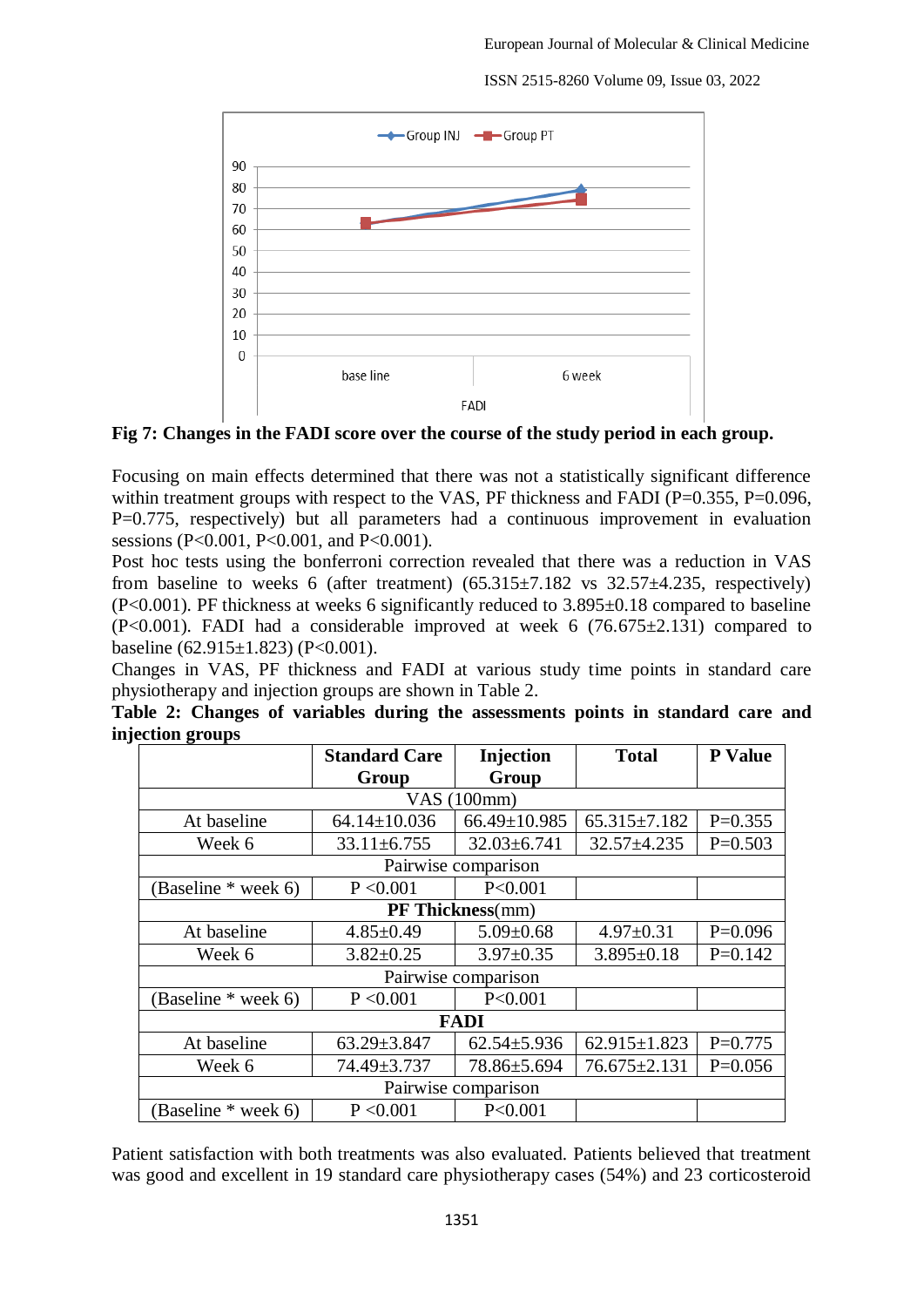injection cases (65%) and poor to adequate in 16 standard care cases (46%) and 12 corticosteroid injection cases (35%), but the difference was not significant (P>0.05). some patients reported transient pain in standard care physiotherapy group at initial sessions or during injection procedure, which were resolved after therapy continuation. Apart from that, no side effects related to physiotherapy or injections were seen during study.

### **DISCUSSION**

In this hospital based comparative analysis, we evaluated and compared the effectiveness of standard care physiotherapy versus ultrasonography- guided single dose Methylprednisolone acetate injection for plantar fasciopathy.

In present study population, the mean age of patients was  $41.01 \pm 10.10$  years, it is suggested that plantar fasciopathy predominantly affects middle age group as compared to young and older age groups. On comparing both groups they were found statistically comparable  $(P=0.734)$ . Fariba Eslamian et all 14 were found, the age of patients varied from 18 to 65 years, with a mean of  $41.45 \pm 8.05 \& 42.85 \pm 8.62$  in ESWT and steroid injection groups respectively. In our study female: male ratio was 1.41:1. So plantar fasciopathy predominantly affects females as compared to male. Ozdemir et al[15] in 2005 were also found that plantar fasciitis was more common in females as compared to males.

Both groups according to BMI (mean  $27.20 \text{kg/m}^2$ ), they were found statistically comparable  $(P=0.325)$ . Riddle et al[16] performed a case control study to identify gender, high body mass index (BMI), age and weight as independent risk factor for the plantar fasciopathy and found those whose body-mass index is >30 kg/m2 are also at increased risk for the development of plantar fasciitis.

Pain at work and during ADL was measured using a 100-mm VAS. Values in parenthesis are standard error of the measure at selected time. VAS and FADI score at base line were 66.49 & 62.94 in steroid injection group and 64.14 & 63.29 in standard care physiotherapy group. When we compare both groups, no significant difference was observed for pain  $(P=0.355)$  as well as for the FADI score (P=0.775). Similar result at baseline found in study of Michael Ryan et al[17] in 2012.

On application of Student t test, the changes in difference in mean VAS score, FADI and PF thickness between base line and follow up was statistically significant (P value  $\leq 0.001$ ). So present study showed that steroid injection treatment and standard care physiotherapy treatment both were effective in improvement in VAS score, FADI and plantar fascia thickness.

Two previous studies have compared the efficacy of exercise and corticosteroid injection in patients with plantar fasciitis. Ryan et al [17]Observed VAS score, FADI and PF thickness showed significant improvement in physiotherapy group then steroid injection group. Stretching only has proven effect, but strength training has been shown to be superior to stretching at 3 months, although both exercise modalities had a similar positive long-term effect. Devrim Özer et al[18] in 2015 post-treatment VAS scores were statistically significantly lower than pre-treatment in patients with PF who did plantar fascia-specific stretching exercises  $(p=0.0001)$ . Thus, plantar fascia-specific stretching exercise is an effective treatment option in PF.

Our results are in agreement with Crawford et al[19] that concluded corticosteroid injection had similar or somewhat higher efficacy than exercise.

Results from our study suggest that performing a multielement exercise program may be equally as effective as receiving a steroid injection for addressing symptoms of plantar fasciopathy in the short term. Positive structural improvements were also seen through ultrasound assessment from base line to the 6-week follow-up in both standard care physiotherapy group and steroid injection treatment group.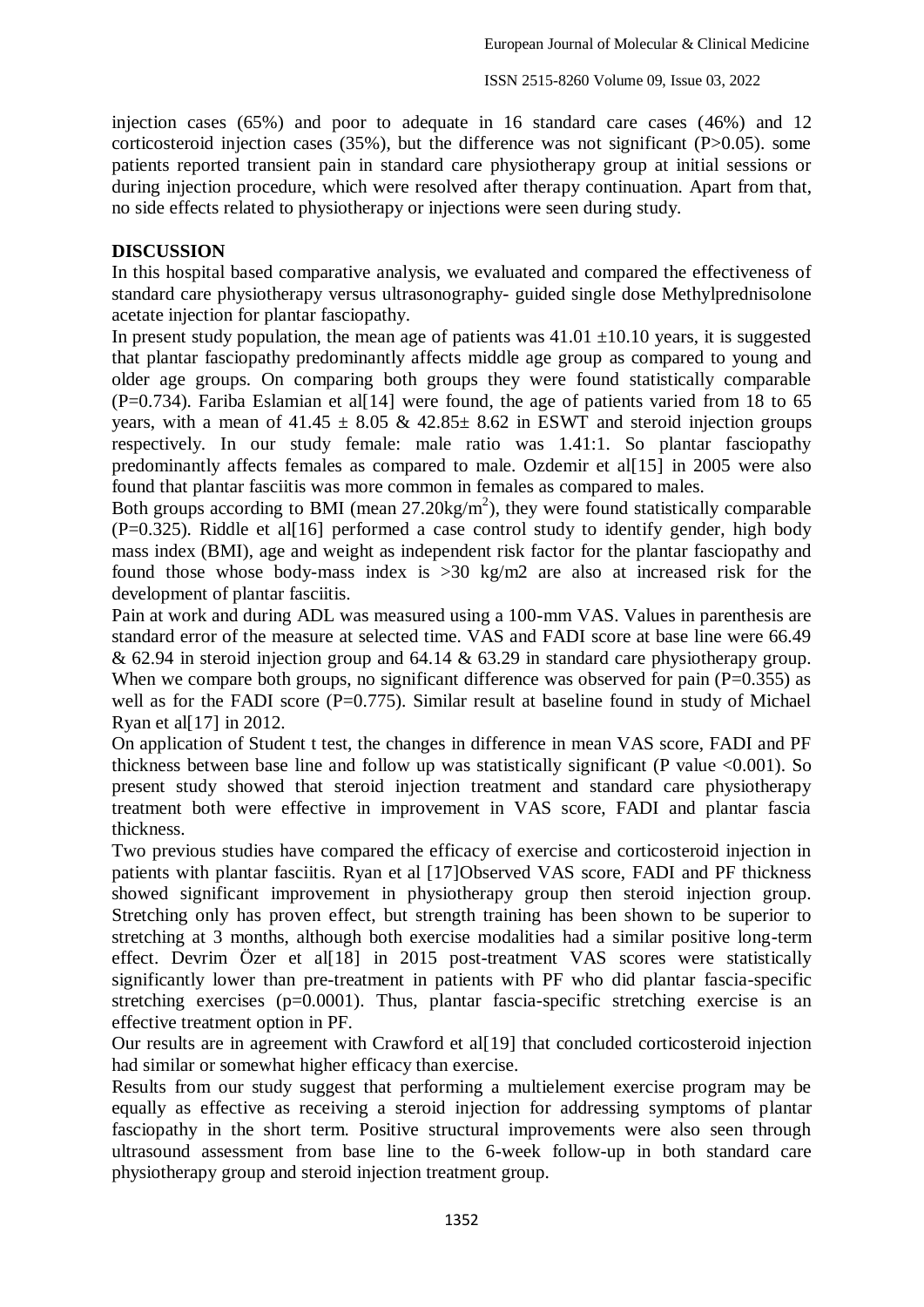Steroids interfere at several steps in the inflammatory response, but the most important overall mechanism appears to be limitation of recruitment of inflammatory cells at the local site. So steroid actions are both local and direct.

The mechanism behind therapeutic success with exercise remain unknown but in present study the clinical outcome as result of a combination of the following therapeutic effects. First, the tissue specific starching and forefoot extension exercise provide direct and systematic loading to the plantar fascia. Appropriate loading of soft tissue is an important element for mechano transduction-related maintenance of extra cellular tensile strength.The second effect comes from improve activation and strengthening of extrinsic foot muscle. Extrinsic foot musculature provides important dynamic support of the longitudinal arch, and direct activation of these extrinsic muscle groups could decrease stress passive stricture such as plantar fascia. Last effects of exercises were aimed at addressing overall posture and balance to minimise postural contribution to loading to the plantar fascia and increase calf tension.

### **CONCLUSION**

Both USG- guided single dose of steroid injection and standard care physiotherapy improve pain and functional ability but local steroid injection is a better treatment modality as it causes early, rapid and sustained relief of pain and inflammation in plantar fasciitis. Although the exercises are relatively simple to perform, without side effects or adverse events but Plantar fascia-specific stretching exercises are not efficient in all PF patients. We suppose it depends on different factors (body mass index, thickness of the plantar fascia, etc.) which should be further investigated.

## **LIMITATIONS**

There is large variation in the symptom duration reported in both groups in this study, suggesting that there may be different levels of pathology within this sample. Single and Short duration of follow-up limits definite conclusion on long term and multiple follow-up efficacy. Further studies are warranted to overcome these limitations.

### **ACKNOWLEDGMENTS**

The authors are also indebted to the medical team of the rehabilitation research center of SMS Hospital, Jaipur, for its support.

## **REFERENCES**

- 1. Lemont H, Ammirati KM, Usen N, et al. Plantar fasciitis: a degenerative process (fasciosis) without inflammation. J Am Podiatr Med Assoc. 2003; 93(3):234-7.
- 2. Schepsis AA, Leach RE, Gorzyca J. Plantar fasciitis. Etiology, treatment, surgical results, and review of the literature. Clin. Orthop. Relat Res 1991; 266:185–96.
- 3. Riddle DL, Schappert SM. Volume of ambulatory care visits and patterns of care for patients diagnosed with plantar fasciitis: a national study of medical doctors. Foot Ankle Int. 2004; 25:303–310.
- 4. DiGiovanni BF, Nawoczenski DA, Lintal ME, et al. Tissue-specific plantar fasciastretching exercise enhances outcomes in patients with chronic heel pain. A prospective randomized study. J Bone Joint Surg Am.2003; 85-A: 12701277.
- 5. Lopes AD, Hespanhol Júnior LC, Yeung SS, Costa LOP. What are the main runningrelated musculoskeletal injuries? A Systematic Review. Sports Med. 2012; 42(10):891–905. Doi: 10.2165/11631170-000000000-00000.
- 6. Cleland JA, Abbott JH, Kidd MO, et al. Manual physical therapy and exercise versus electrophysical agents and exercise in the management of plantar heel pain: a multicenter